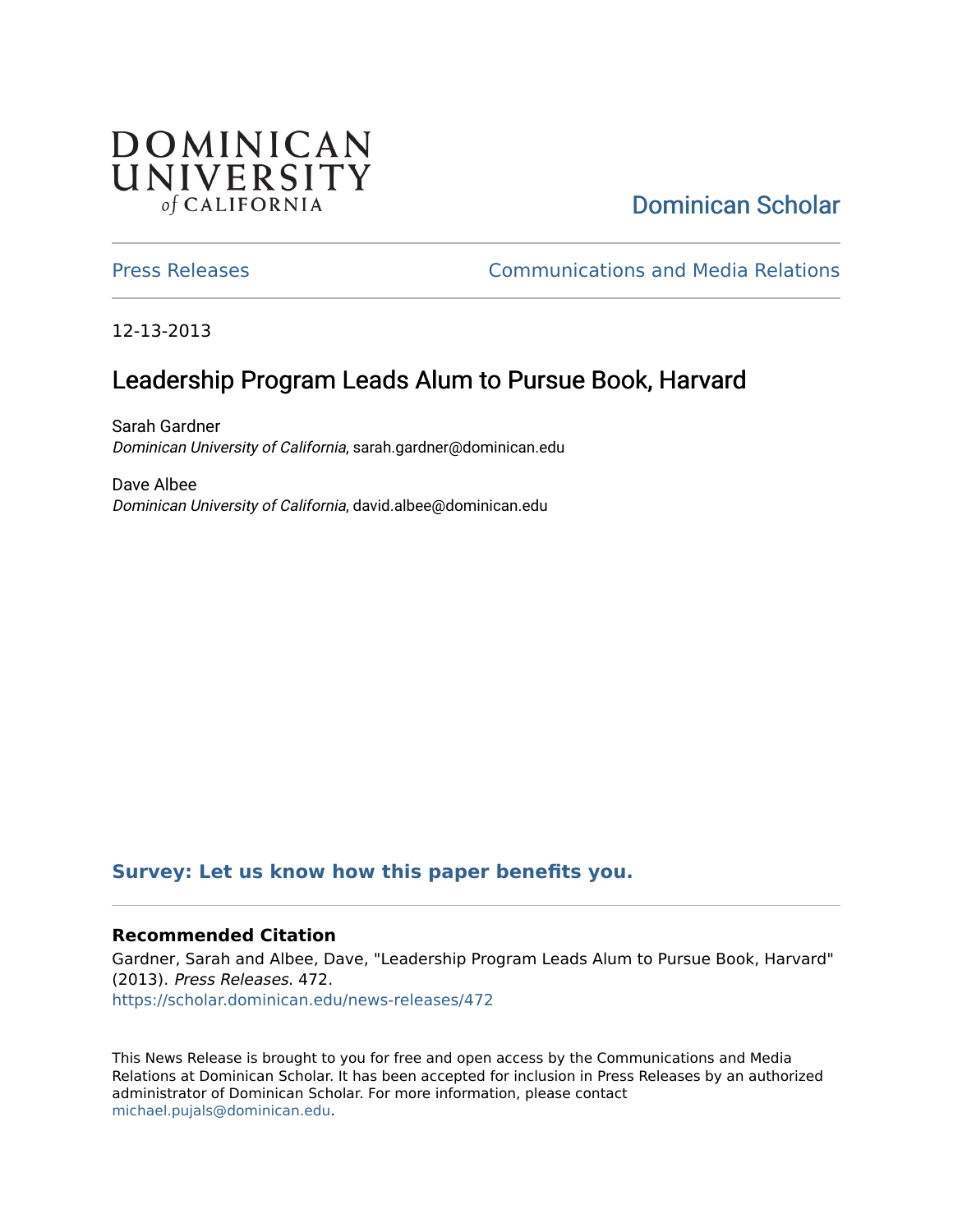## **Leadership Program Leads Alum to Pursue Book, Harvard**

"This program changed everything for me because it gave me self confidence in my skills and abilities," says Otis, who now oversees leadership development programs for a major organization.

So confident that Otis this year applied and was accepted to the John F. Kennedy School of Government at Harvard University. So confident that she was inspired to write a book – *101 Ways to Lose a Great Employee: A Manager's Guide to Saying and Doing the Right Thing* – that is getting five-star reviews on Amazon.com this holiday season.

"I knew the program was going to change my career trajectory somehow and it did," Otis says.

Otis graduated from Dominican in 1994 with a BA in Business Management she earned through the adult degree completion program. That put her on a path to bigger and better things.

After Otis earned her Master's degree in Organizational Development from the University of San Francisco, she realized she had something else in her – a book. Working for nearly 20 years in the field of training and organizational development for several large organizations, she observed poor leadership and management skills around her and she decided to create a list that she kept on her computer. The folder was entitled "Bad Leadership Examples."

"The problematic interactions happened so frequently that even I was astonished," she says.

However, it wasn't until she was in a book store with her husband, Peter, looking unsuccessfully for a book to buy and give to a peer who was fretting about losing employees that she realized she needed to write the book for herself.

The inspiration to finish it happened after she enrolled in Dominican's "The Making of Leaders" Leadership Certificate Program. It is a rigorous and flexible 10-session course designed for midto senior-level managers seeking to take charge and use new strategies to lead tough economic times, and tangibly contribute to the achievement of the organization's goals. The U.S. Marine Corps scheduled *"The Making of Leaders"* as a training course for its civilian managers at its 29 Palms base in California.

With the help, encouragement and support from her cohorts and her mentors, including Dr. Franco Vicino, director of Dominican's Executive and Counseling Services. Otis was motivated to write the book because, in Vicino's words, "trying isn't doing."

"What made her stand out was her enthusiasm. She seemed to have a positive charge in her that transfers to others," Vicino says. "She provides her own unique contributions, a mix of keen observation, and a compassion that makes people want to tell her their 'story.'"

Upon receiving her leadership certificate from Dominican, Otis set her sights on attaining another one 3,000 miles away. She will enter Harvard's Kennedy School of Government in May 2014.

"After completing "*The Making of Leaders"* program, I didn't want it to end. The experience was that powerful," Otis says. "As I am responsible for overseeing the leadership development programs for a large organization, I wanted to continue to build upon the practical leadership